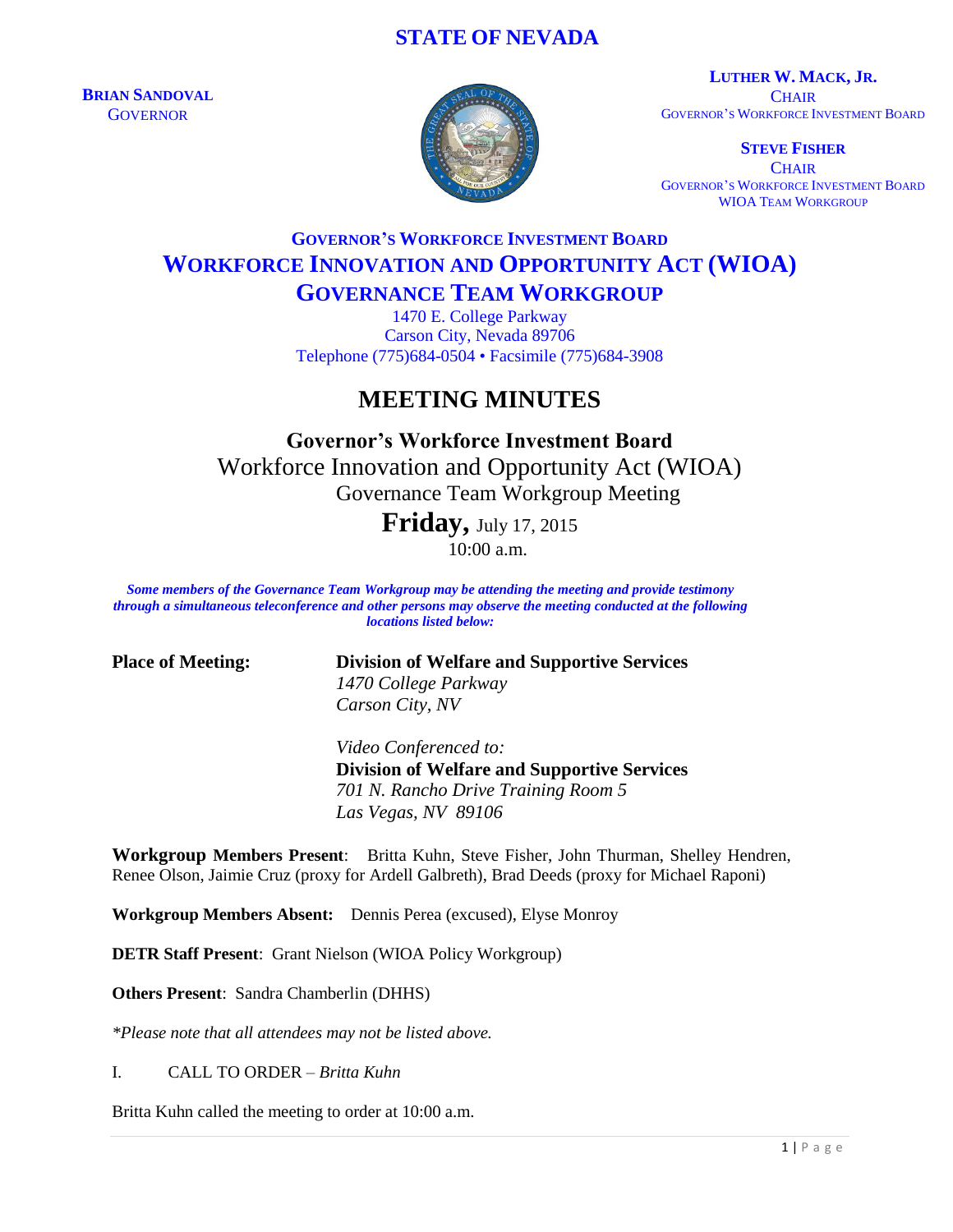## II. ROLL CALL- CONFIRMATION OF QUORUM – *Sandra Chamberlin*

Sandra Chamberlin took roll and verified that a quorum was present.

#### III. VERIFICATION OF PUBLIC NOTICE POSTING – *Sandra Chamberlin*

Sandra Chamberlin verified that the notice and agenda for this meeting was posted in accordance with Nevada Revised Statute 241.020.

#### IV. **FIRST PUBLIC COMMENT(S) –** *Britta Kuhn*

Members of the public are invited for comment(s). **NO** action may be taken on a matter during public comments until the matter itself has been included on an agenda as an item for *possible action*, and properly noticed pursuant to **[NRS](http://www.leg.state.nv.us/NRS/NRS-241.html#NRS241Sec020)  [241.020](http://www.leg.state.nv.us/NRS/NRS-241.html#NRS241Sec020)**. Due to time constraints, the Chair may limit public comments to **three (3) minutes/person**. Please clearly state and spell your full name.

The Chair announced the First Public Comment Session and invited members of the public to speak. Hearing no comments, Ms. Kuhn moved to the next agenda item.

V. **FOR POSSIBLE ACTION:** APPROVAL OF MINUTES: GW meeting held on June 26, 2015 and July 10 – *Britta Kuhn*

Ms. Chamberlin asked for approval of the Governance Workgroup meeting held on June 26, 2015 and July 10, 2015. Steve Fisher made a motion to approve both the June 26, 2015 and the July 10, 2015 meeting minutes and Renee Olson seconded the motion. All were in favor and the motion carried unanimously.

### VI. **FOR POSSIBLE ACTION:** SUGGESTED QUESTIONS/TASKS FOR WORKGROUPS – TASK LIST ATTACHED TO AGENDA – *Britta Kuhn*

Steve Fisher explained that suggested questions/tasks that he, Dennis Perea, and Shelley Hendren raised were consolidated by him into a list, which was attached to this meeting's agenda. He added that no additional questions had been received, although the GW agreed previously that the list is a living document and questions can be added to it in future. Mr. Fisher then drew attention to the items on the Tasks List assigned to the Governance Workgroup:

**Youth Services**: Britta Kuhn mentioned an Executive Order on Youth Services and asked how this would be leveraged with WIOA to better serve that group. Steve Fisher asked Jaime Cruz about youth services provided through Workforce Connections. Mr. Cruz commented that under WIA (and now WIOA) their services are focused on providing eligible youths with help in continuing their education (including entering some sort of post-secondary activity, such as college, vocational training, apprenticeships, employment or military service.)

Renee Olson commented that both workforce boards have been involved with JAG Nevada (Jobs for America's Graduates, Inc.). John Thurman said that the JAG program in Southern Nevada is an in-school program, and a minimum of 75% of the WIOA funding received needs to be spent on out of school programs, and the only in-school program receiving WIOA funding is the JAG program. Renee Olson commented that JAG is expanding statewide and has received additional funding.

Steve Fisher stated that the youth services could be added to the Asset Mapping document that Shelley Hendren would be presenting. For a better understanding of the youth services provided, Britta Kuhn asked that the partners give a brief overview on the youth services they each provide in the next meeting, and Shelley Hendren suggested that the Asset Mapping document she forwarded could be used as their template.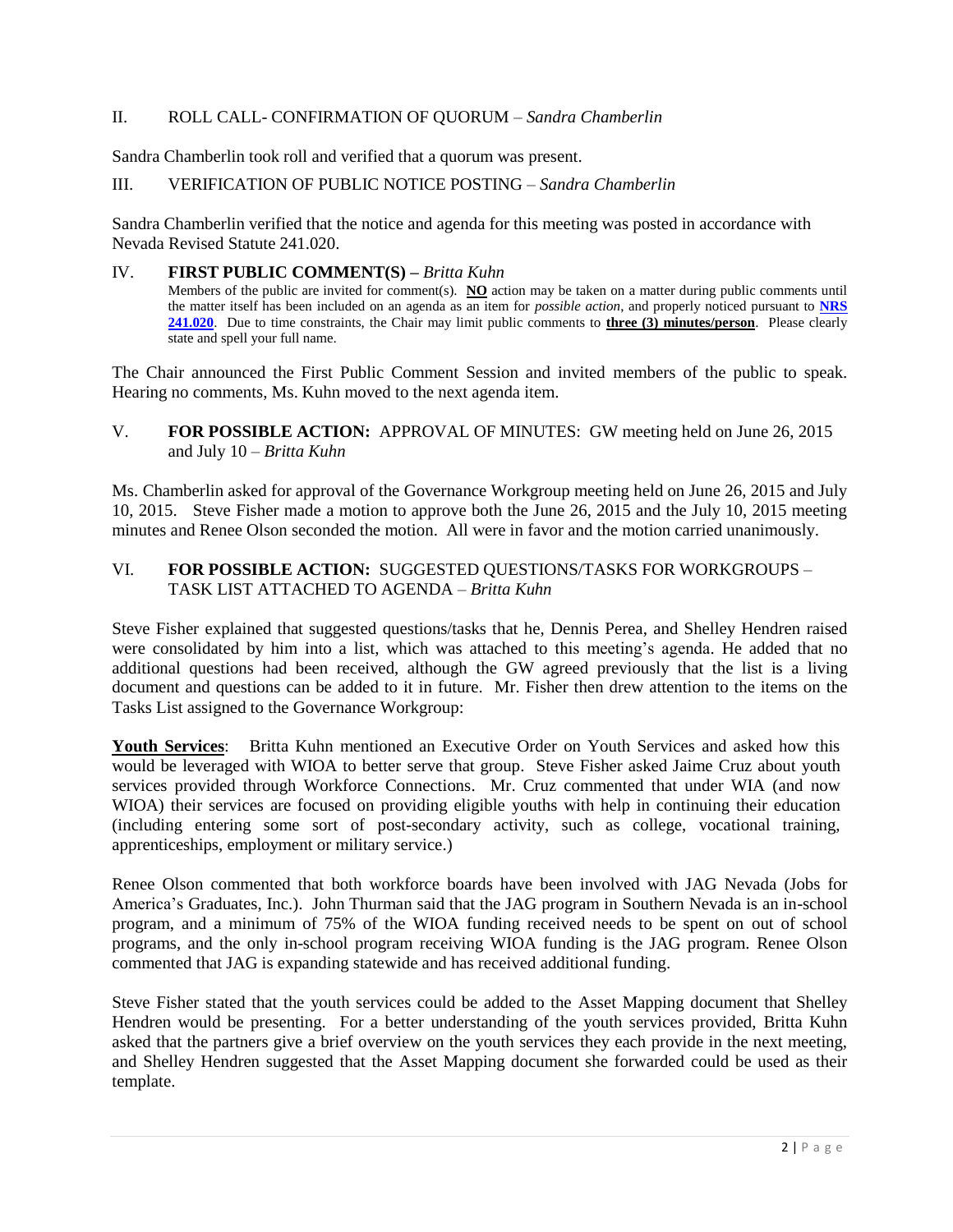**Oversight to Ensure Implementation of WIOA:** Workgroup members determined that the question of who would have the authority to oversee and ensure implementation of WIOA should be addressed by the Strategic Planning Subcommittee. Britta Kuhn said that the GWDB has to have a clear understanding of what WIOA will require of the Governor's Board.

## VII. **FOR POSSIBLE ACTION**: REVIEW OF ASSET MAPPING DOCUMENT FOR WORKFORCE PROGRAMS – *Shelly Hendren*

Shelley Hendren forwarded an electronic copy of the Asset Mapping Document to Workgroup Members as the meeting was being conducted. She explained that she will have both the original and condensed version for reference. She asked for the members review and feedback. Members agreed that this document will be a living document to allow for modification as is needed. Steve Fisher asked for her to add an impact/outcome section to the condensed version, and Renee Olson concurred with this suggestion. She also offered to add the youth programs into her template. She stated that she will present the complete document in the next meeting.

## VIII. **FOR POSSIBLE ACTION:** QUESTIONS/RECOMMENDATIONS FROM WORKGROUPS – *Britta Kuhn*

a. *POLICY WORKGROUP* 

*The One-Stop operator can have no familial relationship to the 3rd degree of consanguinity, business, financial or political ties with any member of the Local Board or its staff, Local Elected Officials Consortium or an employee of a mandatory core program located within the One-Stop*

Steve Fisher stated that he had received two questions from the Policy Workgroup for consideration by the GW:

- Who constitutes a One Stop Operator? Controlling management or any staff of the operator?
- Could the group define business, financial or political ties?

Britta Kuhn commented that if a staff member working at a supervisory level has family members working within the One Stop this will cause a conflict of interest. Grant Nielson stated the policy statement applies to the Operator of the One Stop, and both Britta Kuhn and John Thurman agreed with this understanding, and agreed to leave the statement intact.

Britta Kuhn said that she would work to define the terms for business, financial or political ties. Renee Olson asked if the WIOA was reviewed for existing definitions within the Act, and Ms. Hendren commented on her review of ethics policies, and she suggested using the term "pecuniary" interest as noted in Section 281 A, instead of "financial".

#### a. *PERFORMANCE ACCOUNTABILITY*

i. Provide guidance on the level of participation of the SNAP/TANF program in the context of either a Unified or a Combined State Plan.

Steve Fisher agreed to meet with his staff at Division of Welfare and Supportive Services and prepare a white paper to describe how they would like to integrate with WIOA (One Stops, et cetera) for discussion in the next meeting.

IX. **FOR POSSIBLE ACTION:** Discussion and possible action regarding dates, times, and agenda items for future meetings – *Britta Kuhn*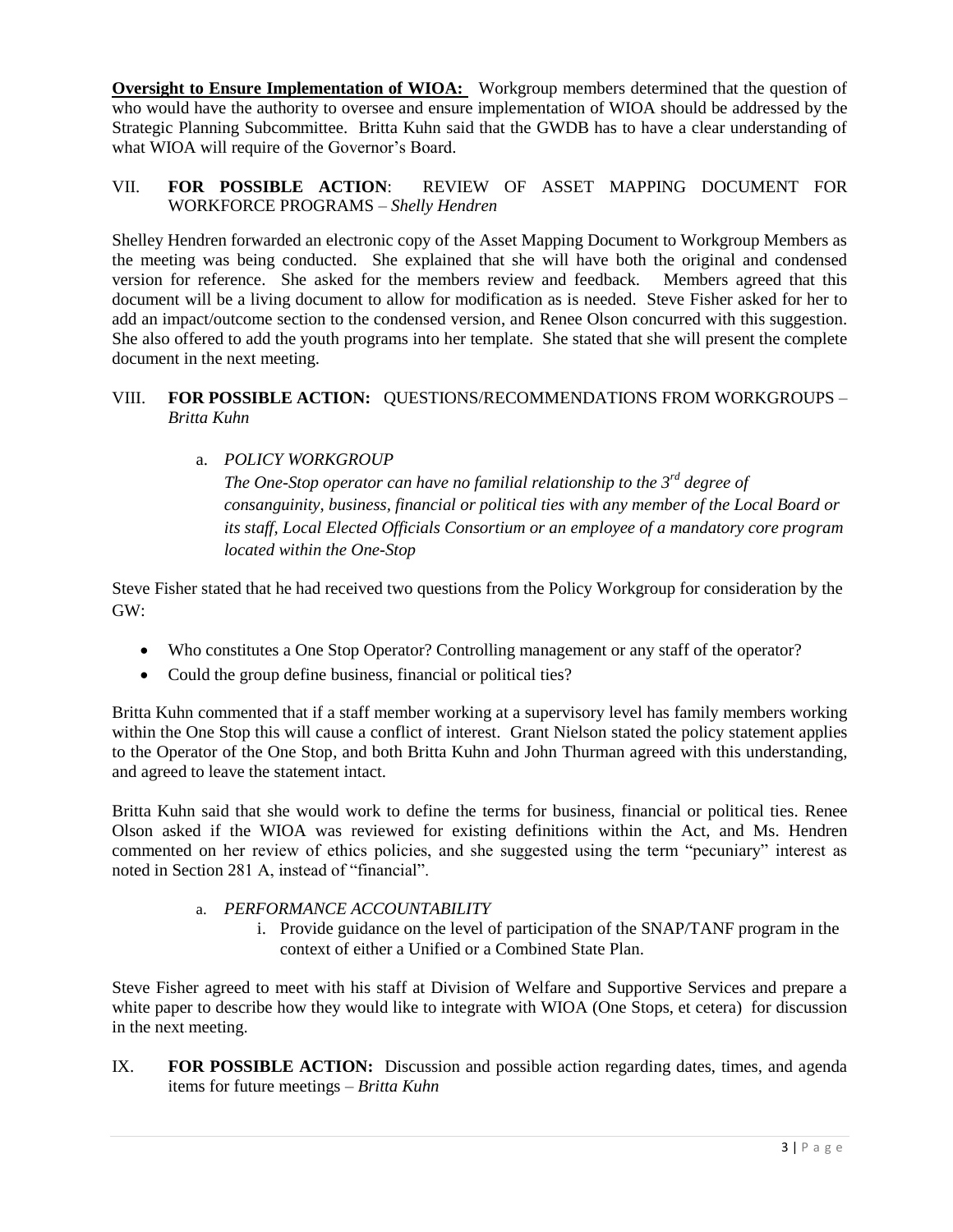Britta Kuhn stated that the various work groups acting in fact-finding capacity, with no decision-making will not need to conform to the Open Meeting Law. She added that two groups that will continue to conform to OML requirements will be the Governance Workgroup and the Implementation and Planning Groups, which was confirmed in discussions she had with George Taylor (DAG).

Suggestions for new business or future agenda items included:

- Overview of Youth Services Program Partners
- Definitions for Business, Financial or Political Ties related to One Stop Operators Britta Kuhn
- Participation Level of SNAP/TANF Program Steve Fisher
- Standing Agenda Topic: Discussion of TEGL-WIOA
- Standing Agenda Topic: Project Plan check list updates

#### X. **SECOND PUBLIC COMMENT(S) –** *Britta Kuhn*

Members of the public are invited for comment(s). **NO** action may be taken on a matter during public comments until the matter itself has been included on an agenda as an item for *possible action*, and properly noticed pursuant to **[NRS](http://www.leg.state.nv.us/NRS/NRS-241.html#NRS241Sec020)  [241.020](http://www.leg.state.nv.us/NRS/NRS-241.html#NRS241Sec020)**. Due to time constraints, the Chair may limit public comments to **three (3) minutes/person**. Please clearly state and spell your full name.

The Chair announced the Second Public Comment Session and invited members of the public to speak. As no comments were made, the Chair closed the Second Public Session and adjourned the meeting.

#### XI. **ADJOURNMENT –** *Britta Kuhn*

Meeting was adjourned at 11:00 a.m.

**NOTE:** Agenda items may be taken out of order, combined for consideration by the public body, and/or removed from the agenda at any time. Pursuant to NRS 241.020, no action may be taken upon a matter raised during a period devoted to comments by the general public until the matter itself has been specifically included on an agenda as an item upon which action may be taken. If unable to attend meeting, Members of the WIOA may designate a proxy to act on their behalf.

**NOTE:** Persons with disabilities who require reasonable accommodations or assistance at the meeting should notify the DETR Director's Office, in writing at: 555 E. Third Street, Carson City, Nevada 89713; or, should call (775) 684- 3911; if hearing impaired, dial TTY (800) 326-6868 or Nevada Relay 711; or send a fax request to (775)684-3908 as soon as possible and *no later than close of business* **on Thursday, July 16, 2015.**

**Notice of this meeting was posted** *on or before 9 a.m. on the third day prior to the meeting* **at the following locations:** DETR, 2800 E. St. Louis, Las Vegas, NV; DETR, 500 East Third St., Carson City, NV; DETR, 1325 Corporate Blvd., Reno NV; NEVADA JOBCONNECT, 3405 S. Maryland Parkway, Las Vegas, NV; NEVADA JOBCONNECT, 4500 E. Sunset., Henderson, NV; NEVADA JOBCONNECT, 2827 N. Las Vegas Blvd., North Las Vegas, NV; NEVADA JOBCONNECT, 1929 N. Carson St., Carson City, NV; NEVADA JOBCONNECT, 172 Sixth St., Elko, NV; NEVADA JOBCONNECT, 480 Campton St., Ely, NV; NEVADA JOBCONNECT, 121 Industrial Way, Fallon, NV; NEVADA JOBCONNECT, 475 W. Haskell, #1, Winnemucca, NV; NEVADA JOBCONNECT, 4001 S. Virginia St., Suite G, Reno, NV; NEVADA JOBCONNECT, 2281 Pyramid, Sparks, NV; GRANT SAWYER OFFICE BUILDING, 555 E. Washington Ave., Las Vegas, NV; LEGISLATIVE BUILDING, 401 S. Carson St., Carson City, NV; NEVADAWORKS 6490 S. McCarran Blvd., Building A, Unit 1., Reno, NV; WORKFORCE CONNECTIONS, 6330 West Charleston Blvd. #150, Las Vegas, NV.

**Notice of this meeting was posted on the Internet at:** DETR's Public Meetings website - [www.nvdetr.org,](http://www.nvdetr.org/) [http://nvdetr.org/publicmeetings.htm;](http://nvdetr.org/publicmeetings.htm) and Nevada's Public Notice website at [https://notice.nv.gov/,](https://notice.nv.gov/) as required by NRS [232.2175.](http://www.leg.state.nv.us/NRS/NRS-232.html#NRS232Sec2175)

Supporting public material provided to Committee members for this meeting is posted on DETR's Web site at [www.nvdetr.org,](http://www.nvdetr.org/) [http://nvdetr.org/publicmeetings.htm,](http://nvdetr.org/publicmeetings.htm) and may be requested from the Director's Office at 500 E. Third Street, Carson City, Nevada 89713; or call (775)684-3911; or fax (775)684-3908 *on or before the close of business* **on Friday, July 17, 2015.**

*Agenda items may be taken out of order, combined for consideration by the public body, and/or removed from the agenda at any time. The Chair may continue this meeting from day-to-day. Pursuant to NRS 241.020, no action may be taken upon a*